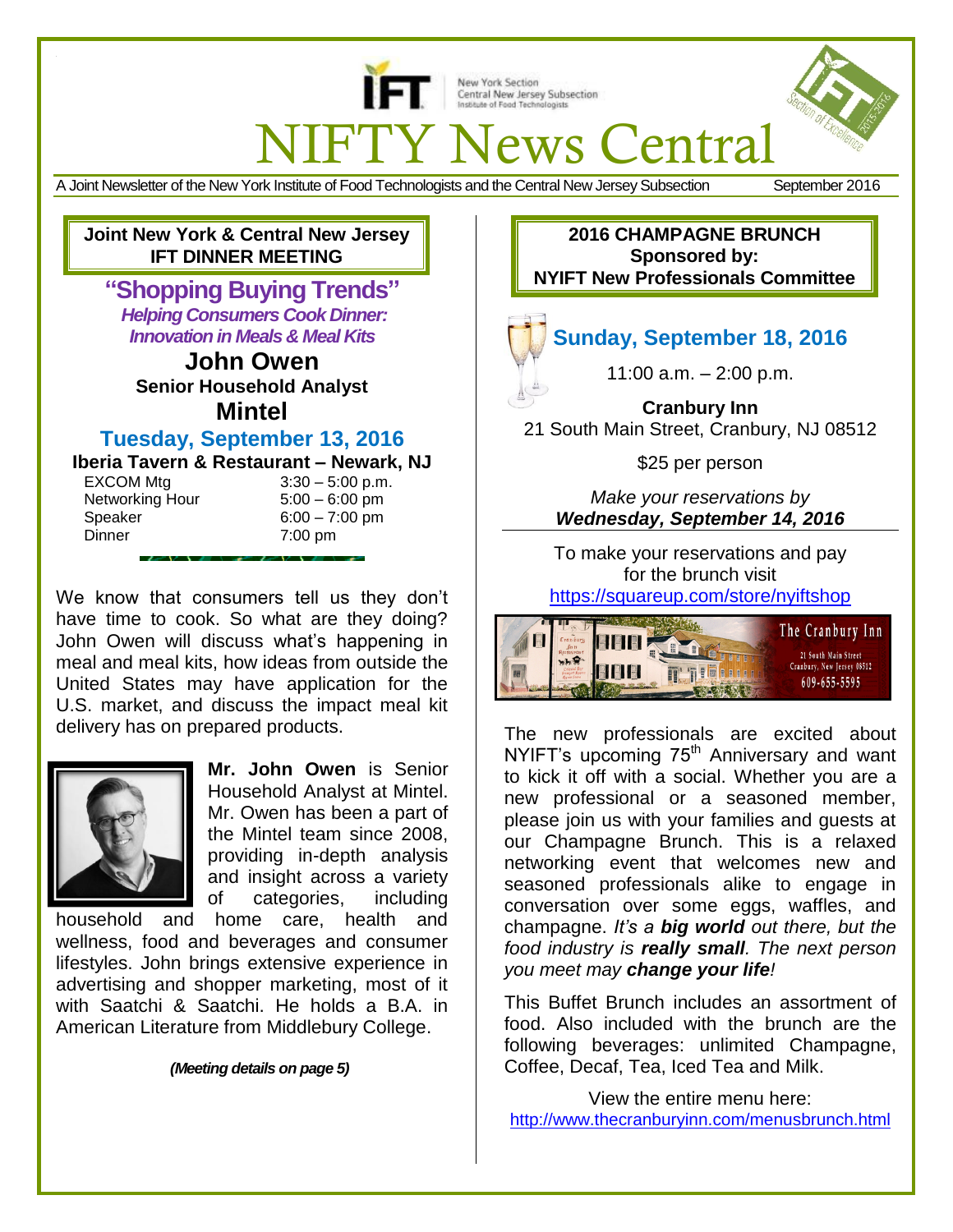## *CNJIFT Officers*

#### **CHAIR**

Jill Horowitz David Michael & Co. 10801 Decatur Road Philadelphia, PA 19154 Tel: 609-647-0645 jhorowitz@dmflavors.com

#### **CHAIR-ELECT & NY LIAISON**

Susan Mayer RTI International 3040 E. Carnwallis Rd Research Triangle Pk, NC 27709 Tel: 856-220-3843 susanmayer@rti.org

#### **SECRETARY**

Paul Altman Lab Support Woodbridge, NJ Tel: 732-636-1497 [paul.altman@labsupport.](mailto:kristina.savas@labsupport)com

#### **TREASURER**

Ronnie McBurnie Groncki Associates Leonardo, NJ 07737 Tel: 732-291-4051 ronniemcb@verizon.net

#### **MEMBERS-AT-LARGE**

Maria Manisero *Exp. 2016* International Flavors & Fragrances [maria.manisero@iff.com](mailto:maria.manisero@iff.com)

Jo Ann Fritsche *Exp. 2017* International Flavors & Fragrances [jo.ann.fritsche@iff.c](mailto:jo.ann.fritsche@iff)om

#### **STUDENT REPRESENTATIVE**

Robyn Miranda (Grad Student) Rutgers University Dept. of Food Science 65 Dudley Road New Brunswick, NJ 08901 Tel: 908-720-0463 robynm14@scarletmail.rutgers.edu

#### **Jay Sanghani**

(Undergraduate Student) Rutgers University Dept. of Food Science 65 Dudley Road New Brunswick, NJ 08901 Tel: 732-670-6686 [jay.sanghani@rutgers.edu](mailto:nzj1@scarletmail.rutgers.edu)

**Contact us at nyiftoffice@optonline.net**





On behalf of the Central New Jersey IFT, I welcome you to the 2016-17 Program! I am honored to serve as Chair alongside an extremely engaged and dedicated leadership board! I've been on the Central NJ and New York boards in various leadership positions for the past three years, and I am confident in saying this will be the best year yet!

Taking a look back at the 2015-2016 Program, we had such an exceptional year; both with member engagement and support from our industry partners. Our lineup of meetings had a mix of formal, technical,

and fun topics alike! I am proud to say that 2015-16 was a successful year for CNJIFT, and I'd like to thank our volunteers for their dedication that led CNJIFT being named a Section of Excellence for yet another year!

Going forward, I am thrilled to share our agenda for the 2016-2017 year. We have a fantastic program of events planned for you as well as some entirely new events. Topics span trends, technology and the taboo. NY/CNJ IFT New Professionals will be hosting a Champagne Brunch in mid-September at the Cranbury Inn. This networking event is inspired by the local love for Sunday Brunch! Join us for a fun morning and "bubbly" conversation!

Some upcoming meeting topics should spark interest in everyone. Topics range from the Microbiome of the Gut to The GMO Debate. Throughout the year, be on the lookout for our more casual networking events, including sporting events and maybe even some bowling, sponsored by the New Professionals Committee.

As always, we are excited to be supporting our students, the fuel of tomorrow's food industry, through scholarships and meeting engagement. Save the date for our "Culinary Cannabis" Student Night meeting at Rutgers on February 9!

So this year, be a part of our mission and commitment to provide an inclusive, welcoming community for food science and technology professionals. We welcome new volunteers and would love to have you be a driving force in a CNJIFT leadership position. There are board positions and committee chair/member roles available with varying levels of commitment and involvement. If you are interested or would like more information, please reach out directly to me.

I look forward to seeing everyone at our meetings this year! This will be the best year yet, so don't miss out on the conversation!

Cheers!

*Jill Horowitz* 

Chair – CNJ IFT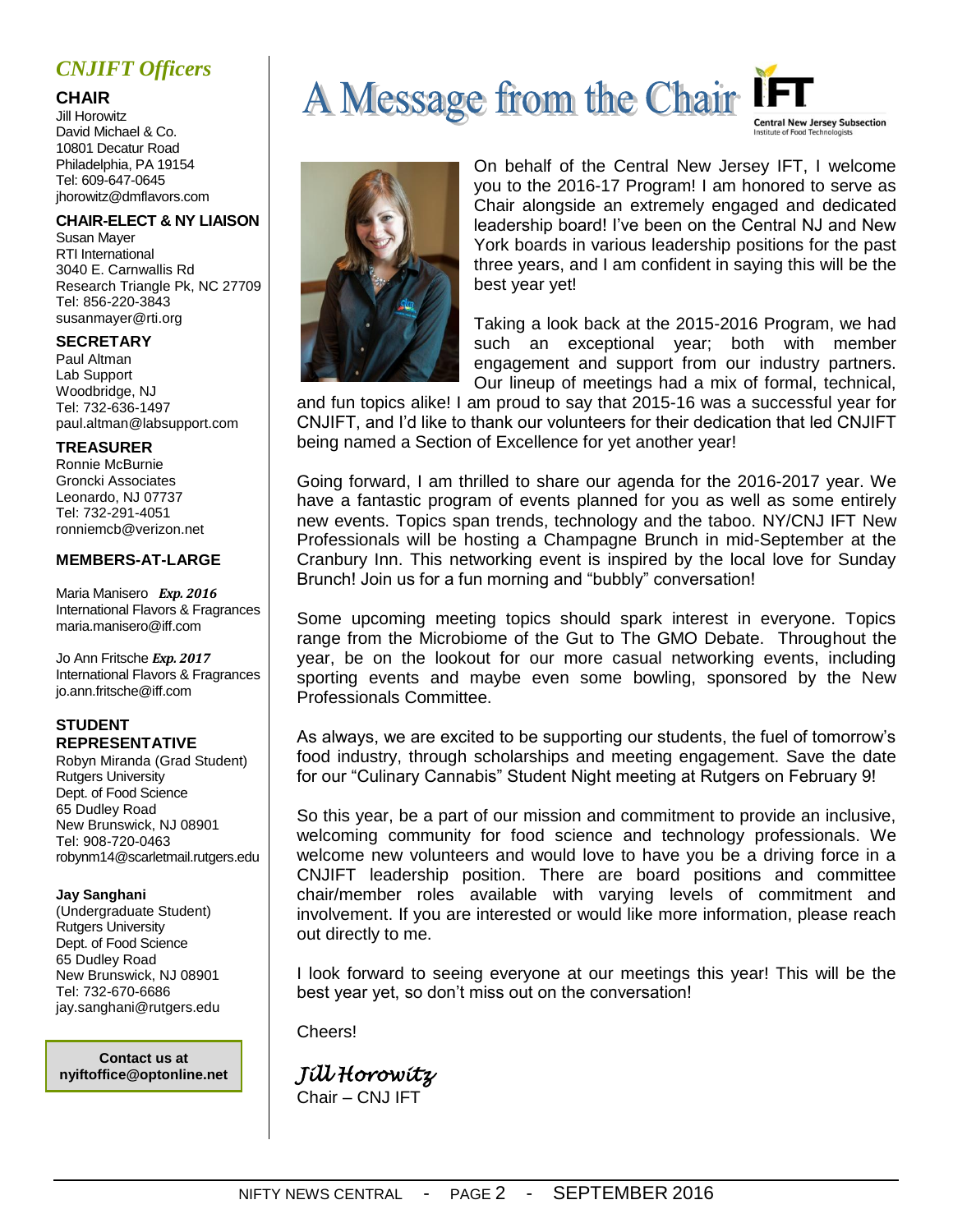## A Message from the Chair





A warm welcome to new and returning members from the entire Executive Committee. We're not just welcoming you to another year's program, we're going to welcome you to **THE NY IFT'S 75th Anniversary Program**. We've worked extra hard to bring you even more exciting speakers and events this season, including a  $75<sup>th</sup>$ Anniversary Gala in January. Before rushing in to the details of next season's events, I would like to thank Lisa Tirino and the entire 2015-2016 board as we have again

earned the Section of Excellence recognition from IFT. Thank you, Lisa, for dedicating so much time to IFT over the last several years.

IFT accomplishes an extraordinary amount of good by promoting education & the research of food science. To remain consistent with this message, every month IFT members have a chance to continue learning by attending a dinner meeting. Our meetings offer you relevant food science topics from a featured speaker, networking opportunities with industry colleagues and dinner, all held at a conveniently located restaurant. Check our full schedule in this issue as there are plenty of opportunities to get involved. If you are new to the industry you should join the New Professionals group as they have several fun events planned. Because transparency is a good policy and information is better when it's shared, we're hoping you choose to help us focus on these goals of education and sharing this year.

The "Education" part of our request is easy. We want you to share what you know. Please tell people about your job and our industry. As experts in our fields we should work together to help educate those around us about the foods we eat and drink. With many people questioning, "Why is there science in my food?" they need answers from someone they trust, not Facebook. We can no longer "just do our work" or "research" and forget about communication. People should realize while some doctors are curing cancer other doctors are developing solutions that will safely feed our planet's growing population. Whether we like it or not, we **ARE** the frontline of the grassroots movement for Food Science. It's no myth, many don't understand science & they fear what they don't understand. Know your audience and pose questions that create the correct context for these conversations. Effective communication is part science and part art; *tell a story*. If we all commit and participate we can use the power of our numbers to expand the community's knowledge.

The "Sharing" part of our request will require everyone to share just a little. If a group as large as the NY IFT (just over 1,100 members strong) shared their experiences from their years in the industry, this networking and bonding would make the group stronger and smarter! Let's begin creating these new relationships between all our members, from students and their teachers to members working for ingredient manufacturers, flavor houses and consumer product companies. Please help us as we take this step toward making our big group a little closer by starting a mentoring program. Pollination of ideas and networking is rewarding and educational for all involved. Stay tuned for more details on how you can become or find a mentor.

Looking forward to a great season,

*Adam Getzel* 

Chair – NYIFT

## *NYIFT Officers*

**CHAIR** Adam Getzel **CitraSource** Monroe Twp, NJ 08831 Tel: 848-702-5782 [adam@citrasource.com](mailto:adam@citrasource.com)

#### **CHAIR-ELECT**

Lisa Rosenberg PepsiCo 100 E. Stevens Avenue Valhalla, NY 10595 Tel: 914-742-4783 [lisa.rosenberg@pepsico.c](mailto:lisa.rosenberg@pepsico)om

#### **SECRETARY**

Stacy Volesko Scotch Plains, NJ 07652 Tel: 732-749-0322 stacyvolesko@gmail.com

#### **SECRETARY-ELECT**

Bicheng Wu Ingredion 10 Finderne Avenue Bridgewater, NJ 08807 Tel: 908-575-6202 bicheng.wu@ingredion.com

#### **TREASURER**

Isha Saini Danone Legal & Regulatory 100 Hillside Avenue White Plains, NY 10603 Tel: 914-872-8510 [isha.saini@dannon.](mailto:isha.saini@dannon)com

#### **TREASURER-ELECT**

Meredith Remter PepsiCo 350 Columbus Avenue Valhalla, NY 10595 Tel: 414-940-1919 [meredith.remter@pepsico.](mailto:meredith.remter@pepsico)com

#### **MEMBERS-AT-LARGE**

Joseph Hildebrand *–* **Exp. 2017** PepsiCo [joseph.hildebrand7@gmail.com](mailto:joseph.hildebrand7@gmail.com)

Beverly Tepper *–* **Exp. 2018** Rutgers University [tepper@aesop.rutgers.edu](mailto:tepper@aesop.rutgers.edu)

#### **NYIFT OFFICE**

**P.O. Box 138 Cresskill, NJ 07626 Tel: 201-905-0090 Fax: 201-490-5922 Email: nyiftoffice@optonline.net Websites: www.nyift.org www.nyiftsuppliersday.com**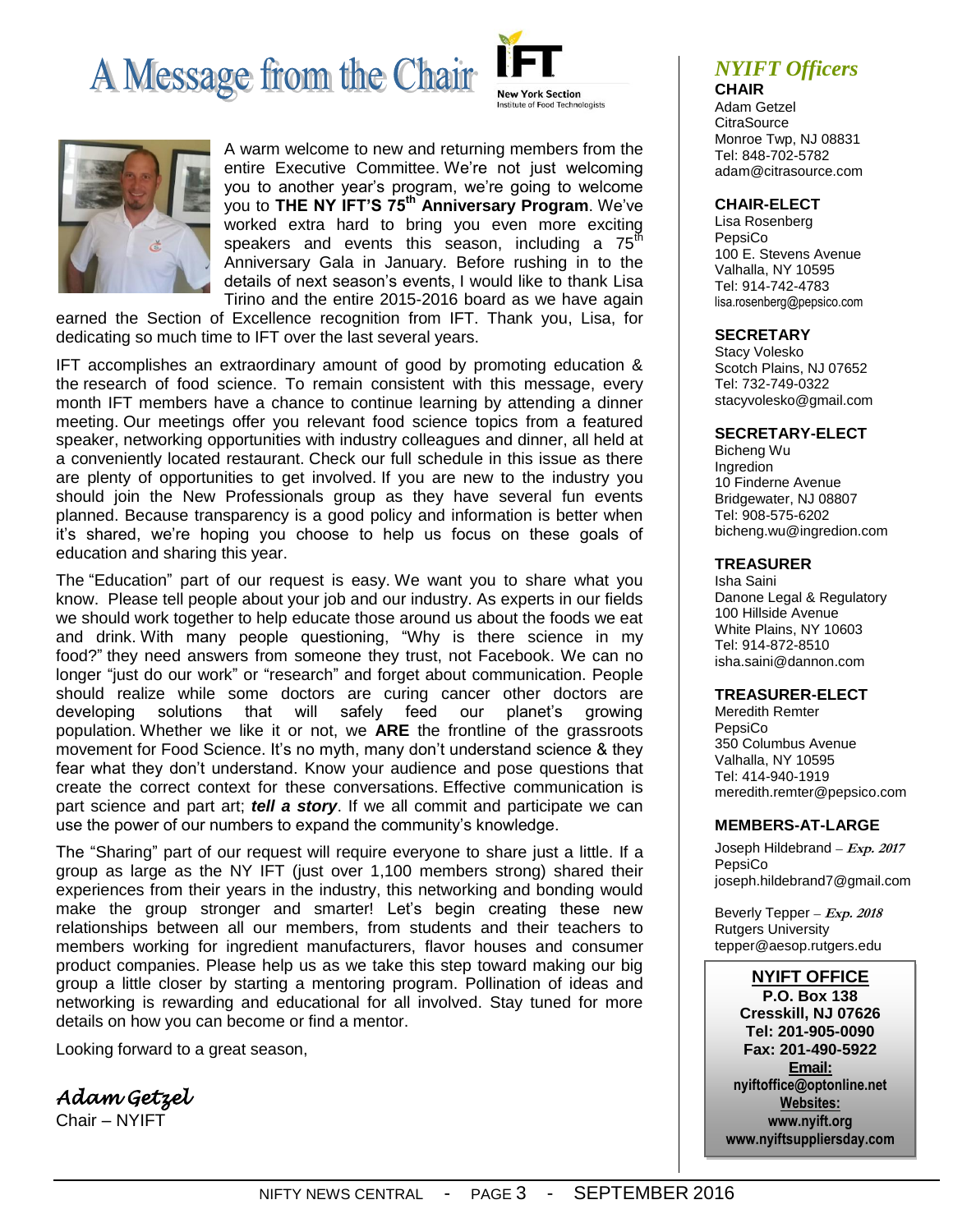#### **2016 NYIFT CORPORATE SPONSORS**  As of September 22, 2016

| AAK USA, Inc.                             | Ingredient Connections Inc.           |
|-------------------------------------------|---------------------------------------|
| Accurate Ingredients/Ingredient Resources | Ingredion Incorporated                |
| <b>Advance Scale</b>                      | <b>iTi Tropicals</b>                  |
| <b>Advanced BioTech</b>                   | J.F. Kelly Company                    |
| Almendra America                          | KALSEC, Inc.                          |
| <b>B</b> I Nutraceuticals                 | Kikkoman                              |
| Bell Flavors & Fragrances, Inc.           | <b>Malt Products Corporation</b>      |
| <b>Biorigin</b>                           | Marcor Development Corp.              |
| <b>Blue Apron</b>                         | <b>MicroThermics</b>                  |
| Bontoux Inc.                              | <b>Mincing Overseas Spice Company</b> |
| Certified Laboratories Inc.               | Mondelez International                |
| <b>Comax Flavors</b>                      | Palsgaard Inc.                        |
| David Michael & Co., Inc.                 | Prinova                               |
| Domino Specialty Ingredients              | Prova Inc.                            |
| Dupont Nutrition & Health                 | Savoury Systems International, Inc.   |
| <b>Farbest Brands</b>                     | Scott Process Equipment Corp.         |
| Firmenich                                 | SensoryEffects-Division of Balchem    |
| Food Ingredient Solutions, LLC            | <b>Sethness Products Company</b>      |
| <b>GNT USA Inc.</b>                       | <b>SGS North America</b>              |
| Gold Coast Ingredients Inc.               | <b>Spice Chain Corporation</b>        |
| Goya Foods                                | Suzanne's Specialties Inc.            |
| <b>Graham Chemical</b>                    | Takasago                              |
| <b>Grain Processing Corporation</b>       | <b>Teawolf</b>                        |
| Hunter Walton and Co. Inc.                | <b>Ungerer &amp; Company</b>          |
| <b>IFF-Ottens Flavors</b>                 | Virginia Dare                         |

*We thank you for supporting the NYIFT. Your contributions help fund our Scholarships and Awards.*

Get recognition on our website, newsletters and more! If your company is not listed as a Corporate Sponsor, consider becoming one. For information on becoming a Corporate Sponsor, please contact Gerri Cristantiello at the NYIFT Office at 201-905-0090; [nyiftoffice@optonline.net](mailto:nyiftoffice@optonline.net)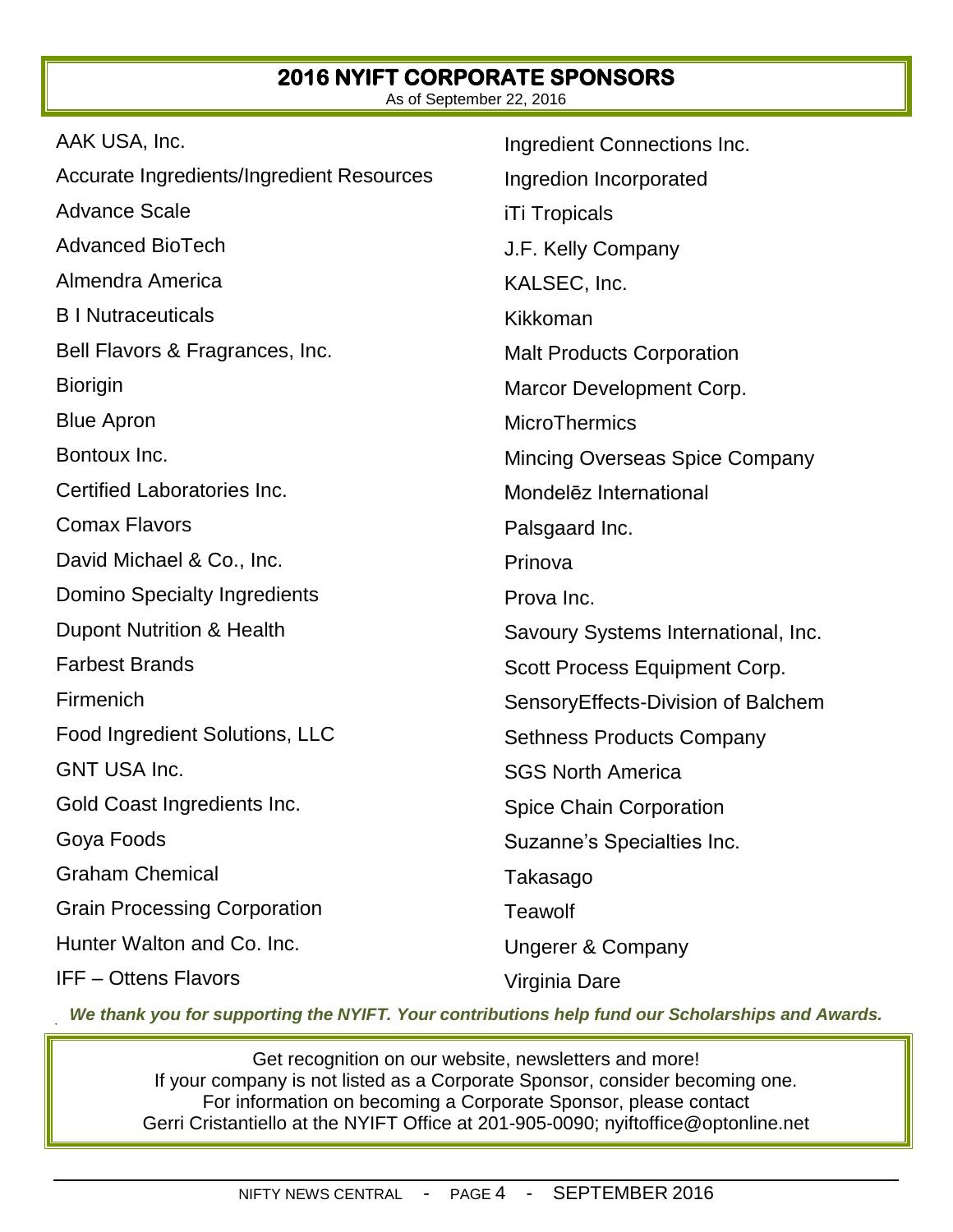## **JOINT New York and Central New Jersey IFT DINNER MEETING**

## **Tuesday, September 13, 2016 Iberia Tavern Restaurant,** 80-84 Ferry Street, Newark, NJ 07105 **"Shopping Buying Trends" John Owen,** Senior Household Analyst **MINTEL**

#### **MEETING DETAILS (BUSINESS CASUAL) DINNER BUFFET**

| <b>Excom Meeting</b><br>Networking<br>Speaker<br>Dinner                              | $3:30 - 5:00$ pm<br>$5:00 - 6:00$ pm<br>$6:00 - 7:00$ pm<br>$7:00$ pm |                                  | Shrimp Garlic, Paella Marinheira, Fillet of Fish Fried<br>Portuguese Roast Beef and Roast Pork<br><b>BBQ Chicken</b><br>Portuguese Sausage "Flambe"<br>Clams Casino, Fried Calamari |  |  |
|--------------------------------------------------------------------------------------|-----------------------------------------------------------------------|----------------------------------|-------------------------------------------------------------------------------------------------------------------------------------------------------------------------------------|--|--|
| <b>IFT Members (Advance Reservations)</b><br>before <b>NOON</b> Friday, Sept 9       |                                                                       | \$55                             | Roast Potatoes, Mixed Vegetables, Rice<br><b>Tossed Salad</b><br>Chicken Marsala                                                                                                    |  |  |
| Nonmembers & Late Reservations<br>after <b>NOON</b> Friday, Sept 9<br>At the Door    |                                                                       | \$60<br>\$60<br>$$30*$<br>$$30*$ | <b>Baked Ziti</b><br>Dessert Table<br>Coffee, Decaf, Tea                                                                                                                            |  |  |
| <b>Student Members</b><br>Unemployed & Retired Members<br>*with advance reservations |                                                                       |                                  | <b>Beginning at 5 pm the following beverages</b><br>are included in the price of dinner:<br>House Wine, Beer, Sangria, Soft Drinks                                                  |  |  |
|                                                                                      |                                                                       |                                  | Cash Bar is available for other beverages                                                                                                                                           |  |  |

**RESERVATIONS:** Please make your reservation by **Friday, September 9**. Reservations after September 9 will be accepted on space available basis*.*

Make your reservation by email [nyiftoffice@optonline.net](mailto:nyiftoffice@optonline.net) or by calling the NYIFT Office at 201-905-0090. Please provide your name, company name, phone number and email address. If calling for more than one person, give the spelling for each person, their company name, phone number and email address. Payment is made at the door by check, cash, or credit card (Visa, Mastercard, Discover, or American Express). **\* \* NO SHOWS WILL BE BILLED \* \***

#### **DIRECTIONS TO Iberia Tavern Restaurant**

80-84 Ferry Street, Newark, NJ 07105 – Tel: 973-344-7603

*Free parking is adjacent to restaurant. Let the attendant know that you are with NYIFT*

#### **From the NJ Turnpike (North or South)**

Take Exit 15E. Follow signs for Raymond Boulevard. Follow Raymond Blvd. for approximately two miles and turn left onto Jefferson Street. Proceed to the first traffic light, and bear right onto Ferry Street. The restaurant is located two blocks ahead.

#### **From the NJ Parkway North**

Exit 141 to Vauxhall Road and make a left at the first crossing road. Go over the bridge and make a left onto Route 22 East. Take Route 22 East to Route 21 North (McCarter Hwy.). Proceed to the thirteenth traffic light and make a right turn onto Edison Place. Go underneath the overpass that merges with Ferry Street. The restaurant is located one block away from the first traffic light on Ferry **Street** 

#### **From the Garden State Parkway South**

Take Exit 140 to Route 22 East to Route 21 North (McCarter Hwy.). Proceed to the thirteenth traffic light and make a right turn onto Edison Place. Go underneath the overpass that merges with Ferry Street. The restaurant is located one block away from the first traffic light on Ferry Street.

#### **From 280 East**

Take Exit 15 (Rt. 21 South/ Downtown). At the bottom of the exit ramp turn right onto Route 21 South/ McCarter Highway. Follow this past the Performing Arts Center (on your right). Pass four traffic lights then turn left onto Edison Place. Edison Place runs into Ferry Street. The restaurant is located one block away from the first traffic light on Ferry Street.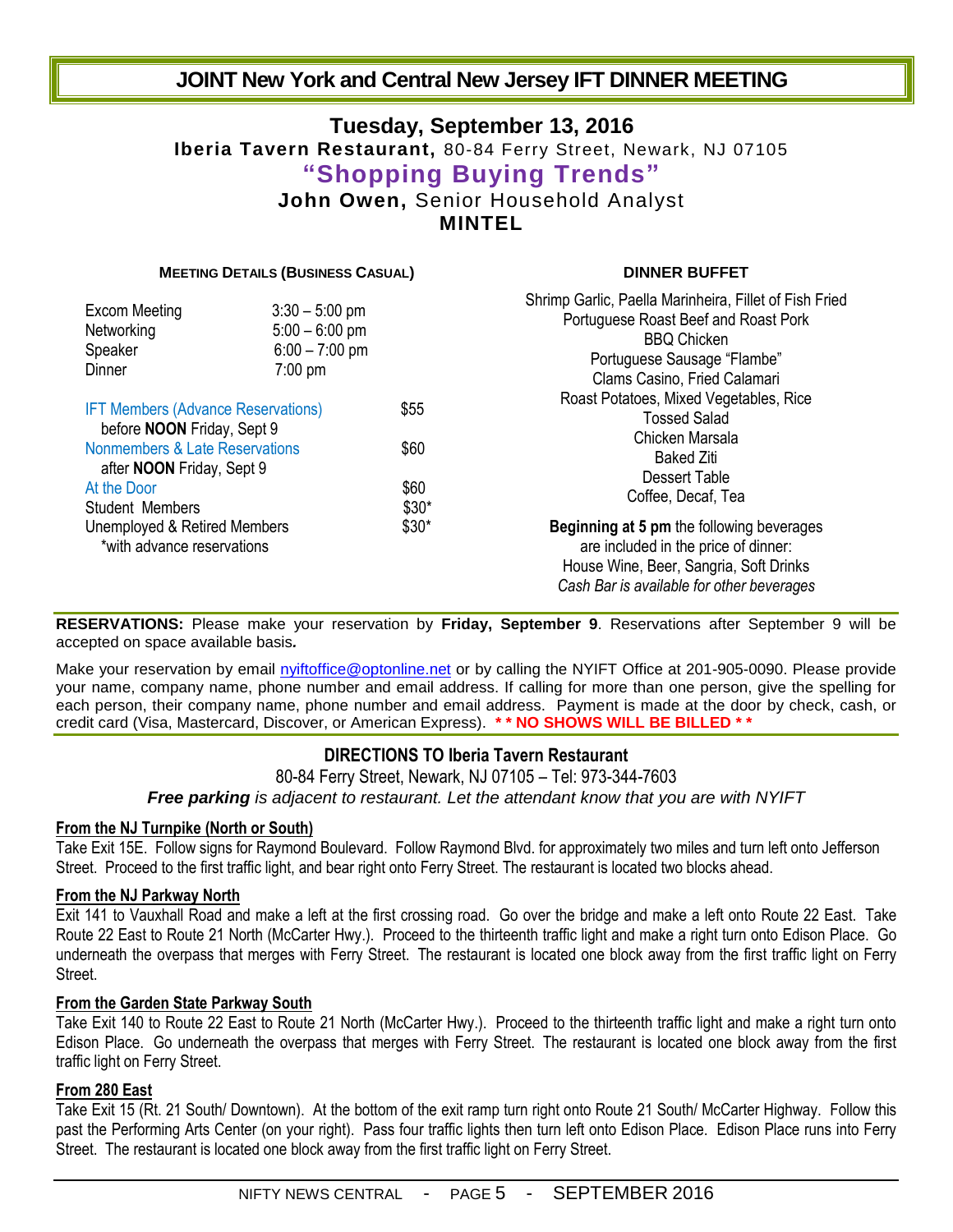## **DINNER MEETING SPONSORSHIPS FOR 2016-2017 YEAR – Now Available!**

#### **Meeting Sponsor Fee: \$400**

CNJIFT and NYIFT provide you with the opportunity to showcase your company at our monthly dinner meetings. If your company would like to become a Dinner Meeting Sponsor, please call the NYIFT office at 201-905-0090. As a **meeting sponsor** your company receives:

- **Tabletop display** at the social networking area for your company's literature and samples
- **One** (1) **complimentary** dinner ticket
- **Five minutes at the podium** to present your company (the 5 minutes can be used as you wish. *Suggestions include holding a raffle; talking about your company's products or services)*
- Special mention in the "**NYIFT NIFTY News Central"** newsletter before and after the meeting
- Special mention on the **NYIFT Website**

#### **Congratulations To Our 2015-2016 Outstanding Section Volunteers**

**CNJIFT** Member: Melanie Gong; Jake Hammerman; Jill Horowitz; Zico Jap

**ROCS** 

**NYIFT** Members: Melanie Gong; Leslie Herzog; Suzanne Mutz-Darwell; Lisa Rosenberg

## **MARK YOUR CALENDAR**  $\rightarrow$  **2016-2017 UPCOMING MEETINGS**

\*\* Executive Committee Meetings Held - Members are welcome and encouraged to attend.

| Thursday<br>Oct 13                              | <b>CNJIFT</b> Dinner Meeting<br><b>Gut Microbiota &amp; Metabolic Process</b><br>Diana Roopchand - Rutgers University<br>Venue TBD                                                                                                                                                        | <b>Thursday</b><br>Feb 16 | <b>Annual Hockey Night</b><br><b>NJ Devils vs. Ottawa Senators</b><br>Prudential Center - Newark, NJ<br>Game starts at 7:00 p.m. |
|-------------------------------------------------|-------------------------------------------------------------------------------------------------------------------------------------------------------------------------------------------------------------------------------------------------------------------------------------------|---------------------------|----------------------------------------------------------------------------------------------------------------------------------|
| Tuesday<br>Oct 18**                             | <b>NYIFT</b> Dinner Meeting<br><b>3D Printing</b><br>Paul Caper - M&M Mars<br>Venue TBD                                                                                                                                                                                                   | <b>March</b><br>Date TBD  | <b>CNJIFT</b> Dinner Meeting                                                                                                     |
| Wednesday<br><b>GMO Debate</b><br>Nov 16        | <b>Joint CNJIFT/NYIFT Dinner Meeting</b>                                                                                                                                                                                                                                                  | <b>March</b><br>Date TBD  | <b>NYIFT</b> Dinner Meeting<br>Mondelēz - East Hanover, NJ                                                                       |
|                                                 | Joe Regenstein Ph.D. - Cornell University<br>The Olde Mill Inn - Basking Ridge, NJ                                                                                                                                                                                                        | Wednesday<br>April 5      | <b>NYIFT Suppliers Day</b><br><b>Garden State Exhibit Center</b><br>Somerset, NJ                                                 |
| Tuesday<br>Dec 13                               | <b>CNJIFT</b> Holiday Dinner Meeting<br>An Artisanal Night<br>Cranbury Inn - Cranbury, NJ                                                                                                                                                                                                 |                           |                                                                                                                                  |
|                                                 |                                                                                                                                                                                                                                                                                           | April/May<br><b>TBD</b>   | Joint NYIFT & Nutmeg Dinner Meeting<br>PepsiCo                                                                                   |
| Tuesday<br>Jan 17**<br><b>Thursday</b><br>Feb 9 | NYIFT 75 <sup>th</sup> Anniversary Celebration<br>Cindy Stewart - DuPont<br>Highlawn Pavillion - West Orange, NJ<br><b>Poster Presentation Night (Student Night)</b><br><b>Cannabis Meets Culinary</b><br>Justin Frederico, Ph.D. - Creative Accord<br>Heldrich Hotel - New Brunswick, NJ |                           | Purchase, NY                                                                                                                     |
|                                                 |                                                                                                                                                                                                                                                                                           | <b>Monday</b><br>May 1    | <b>CNJIFT Golf Outing</b><br><b>Mercer Oaks Golf Course</b><br>Princeton Junction, NJ                                            |
|                                                 |                                                                                                                                                                                                                                                                                           |                           |                                                                                                                                  |

**DATES ARE SUBJECT TO CHANGE BASED ON SPEAKER AND VENUE AVAILABILITY**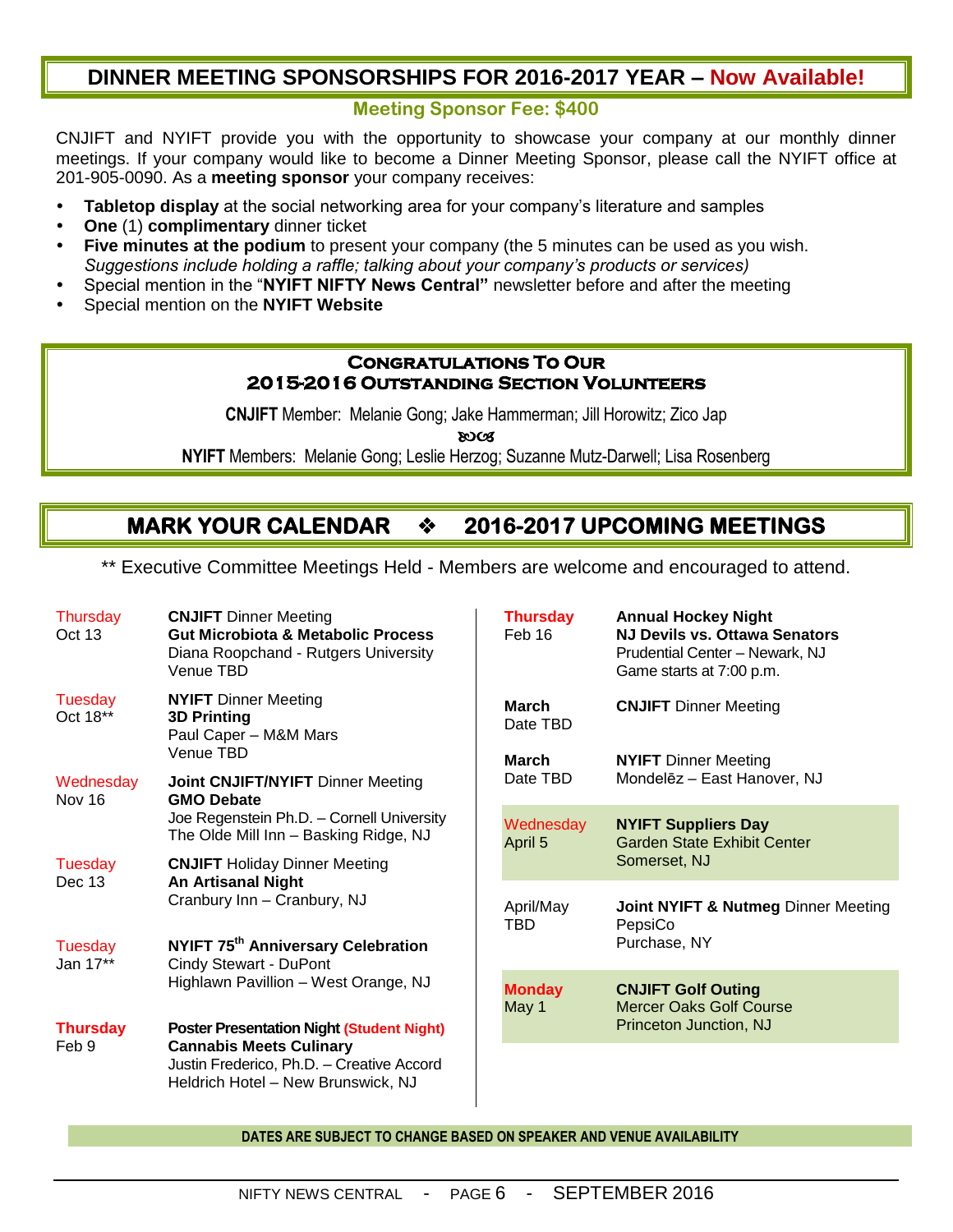#### **2016-2017 NEWSLETTER DEADLINES**

This Newsletter is a publication of the New York Institute of Food Technologists and the Central New Jersey Subsection. The opinions expressed in this Newsletter are the opinions of the contributors and do not necessarily represent the official position of IFT, or the NY/CNJ sections of IFT and should not be interpreted as such.

| October Issue Sep 2, 2016  |  |
|----------------------------|--|
| November Issue Oct 7, 2016 |  |
| December Issue Nov 4, 2016 |  |
| January Issue Dec 16, 2016 |  |
| February Issue Jan 6, 2017 |  |

October Issue .............................Sep 2, 2016 March Issue ............................... Jan 27, 2017 November Issue .........................Oct 7, 2016 April Issue.................................. March 3, 2017 December Issue .........................Nov 4, 2016 May Issue .................................. March 31, 2017 January Issue .............................Dec 16, 2016 June Issue ................................. May 26, 2017

Articles can be faxed to the NYIFT Office at 201-490-5922 or emailed to [nyiftoffice@optonline.net](mailto:nyiftoffice@optonline.net)

## **Upcoming Industry Events**

**NEXCO's Second Annual Conference Preparing for Trading with Cuba Thursday, October 13, 2016** Pullman Luxury Hotel – Miami, FL For details visit [www.nexco.org](http://www.nexco.org/) or contact Gerri Cristantiello at 646-330-5168 / [director@nexco.org](mailto:director@nexco.org) **NEXCO's Classification of Chemicals** Classifying Inorganic & Organic Chemicals in Chapter 28 & 29 of the U.S. HTF **Wednesday, October 26, 2016** Newark Club – Newark, NJ For details visit [www.nexco.org](http://www.nexco.org/) or contact Gerri Cristantiello at 646-330-5168 / [director@nexco.org](mailto:director@nexco.org)



The Sales Association of the Chemical Industry (SACI) cordially invites you to join their Fall Golf Outing on **Tuesday, September 13** – Tee Time at 1:00 p.m. at Knob Hill Golf Course. You are welcome to invite your industry colleagues and your customers. The cost is \$130 per golfer which includes the game price, a cart, food and beverages. Skill prizes will be awarded. For additional information visit <http://www.sacionline.com/> or call (201) 294-4073.

## **EMPLOYMENT REFERRAL SERVICE**

#### **TO PLACE A POSITION WANTED OR POSITION AVAILABLE AD**

To place a **POSITION WANTED** ad you must be a member of the NY/CNJ IFT. Contact the NYIFT at 201-905- 0090 for details. **Corporate Sponsors** of the NY/CNJ IFT can place a **POSITION AVAILABLE** ad at no charge. The fee to post a **POSITION AVAILABLE** ad, if your company IS NOT a NY/CNJIFT Corporate Sponsor, is **\$200** per ad, per month. To become a Corporate Sponsor contact Gerri Cristantiello, NYIFT Office at 201-905-0090.

#### **TO RECEIVE INFORMATION REGARDING THESE POSTINGS**

To receive information regarding these postings, the person requesting the information must be a NYIFT/CNJIFT Member. Please contact the NYIFT Office at 201-905-0090 or email Gerri at [nyiftoffice@optonline.net.](mailto:nyiftoffice@optonline.net) **Failure to comply with the above guidelines can result in a delay or no reply.**

> **Positions Wanted** Begins on Page 8 **Positions Available** Begins on Page 9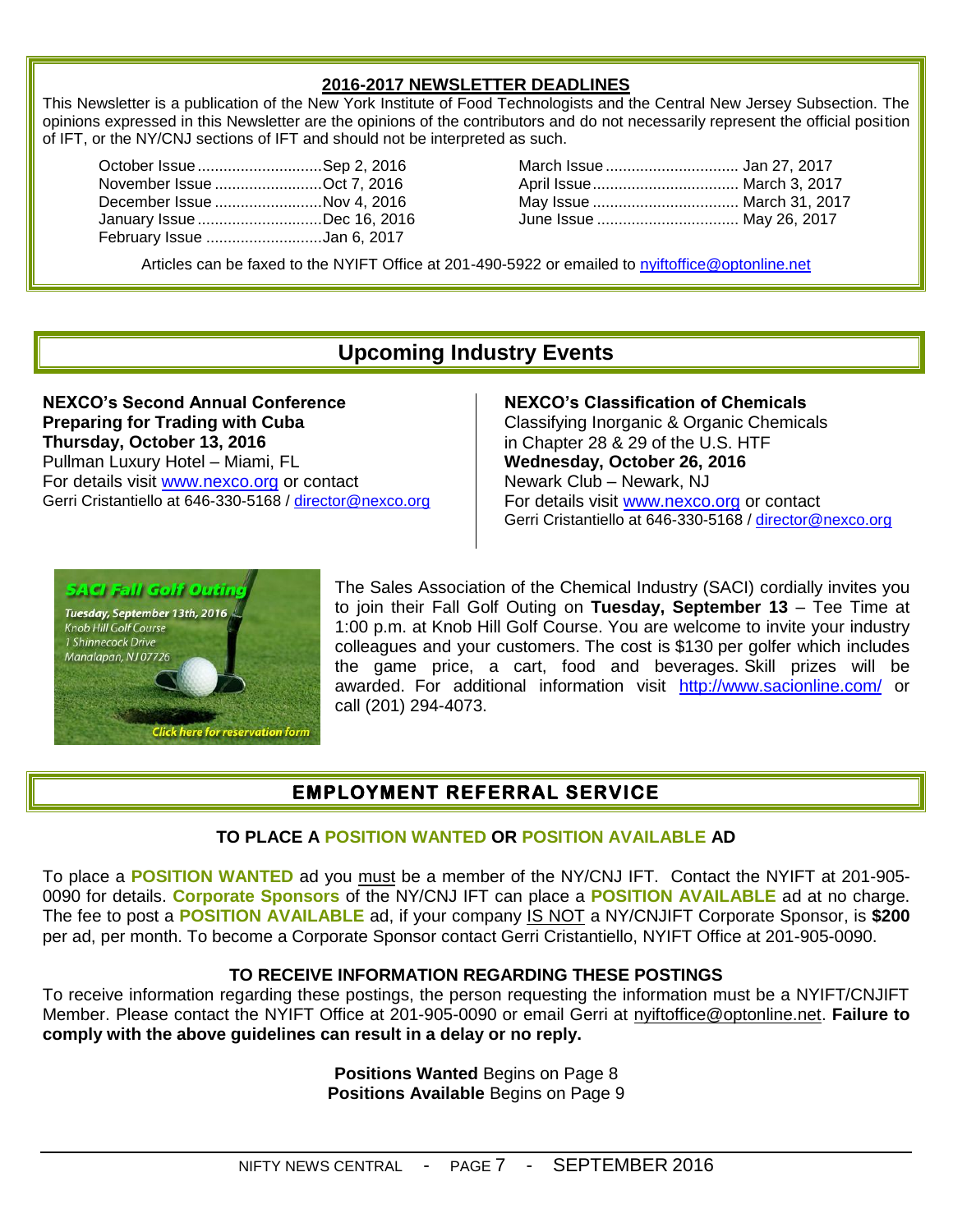## **POSITIONS WANTED**

**THIS IS A LISTING OF INDIVIDUALS SEEKING EMPLOYMENT. FOR MORE DETAILS, PLEASE CONTACT** Gerri Cristantiello NYIFT Office: 201-905-0090 Email: nyiftoffice@optonline.net

**W-231 CULINARY FOOD SCIENCE R&D -** Master of Food Technology, Certified Research Chef, CIA grad with 10+ years of passionate and creative Product Development experience looking for an exciting Culinary Food Science R&D opportunity.

**W-230 PROJECT MANAGEMENT/TECHNICAL SALES –** Experienced professional with extensive background in project management and technical sales support for development of nutritional products. Technical experience includes functional beverage formulation, culinary, flavor training and sweetener formulation for beverage and food applications. Highly motivated, uses advanced technical skills to develop excellent customer relationships with a focus on delivering targeted results. A strong track record of leading innovative and successful multi-functional product development teams for major global markets using the latest food and flavor system technologies. Able to utilize vast nutritional knowledge to design and execute commercially viable functional products for consumers with diet specific health needs.

**W-229 RESEARCH DEVELOPMENT/FOOD PACKAGING** – Soon to graduate with a Ph.D. in Food Science seeking an entry level position in research and development or food packaging area. Candidate has food packaging training through coursework and research conducted, and R&D experience through previous internships, work assignments and national product development competitions. Very active member of Rutgers GSA, NYIFT and IFT. A recipient of several awards including leadership, academic achievement and creative research.

**W-224 CLINICAL DIETITIAN –** Clinical Dietitian with 5 years experience in hospital setting seeking a Clinical Research/Communications position in the food industry. In possession of a B.A. in Biology and a B.S. in Nutrition in addition to the Registered Dietitian credential and certifications in oncology nutrition and nutrition support.

**W-223 R&D / PRODUCT DEVELOPMENT PROFESSIONAL** – Experienced professional of Research, Development, and Flavor Applications Manager is seeking a management position in the food, beverage, nutraceutical industry. Has over 25 years of experience in the food beverage nutraceutical industry (dry RTD beverage, soups, sauces, confectionary, bakery) B.S. in Food Science and an M.S. in Biology/Microbiology.

**W-220 SITUATION WANTED** – Experienced project manager within the food, pharmaceutical and cosmetic industries. Expertise in quality control and product development. Holds patents in mouth rinse and toothpaste products as well as sterilant disinfectant teat dip. Strong skills in regulatory affairs for food, feed, cosmetics and pharmaceuticals including labeling regulations and regulatory filings for EPA and FDA. Strong skills in product development and formulation. Looking for position in Northeast in food/pet food regulatory, QA/QC or product development.

#### **(Positions Available begin on Page 9)**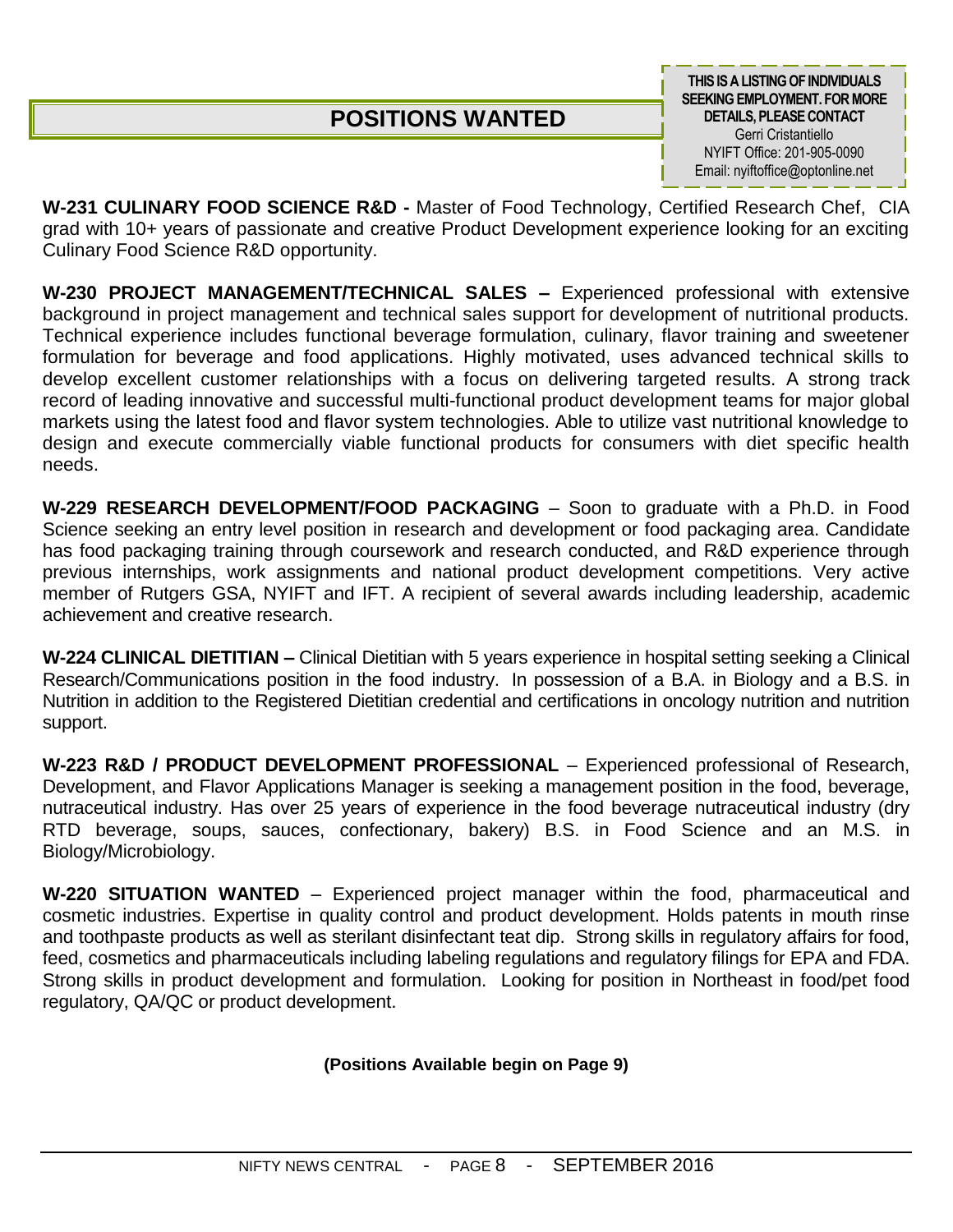**TO RECEIVE INFORMATION FOR THESE JOBOPENINGS** Contact Gerri Cristantiello NYIFT Office: 201-905-0090 Email: nyiftoffice@optonline.net

## **POSITIONS AVAILABLE**

Certified Laboratories, Inc. is one of the largest, private, independent laboratories comprised of four nationally recognized laboratories. Located in New York, Illinois, Southern and Northern California, each of these laboratories has developed its own area of expertise and is an acknowledged leader in the field of food safety and analysis. We have the following exciting opportunities currently available within our labs. EOE, MFDV. We invite you to join our progressive organization by applying at [http://certified-laboratories.com/.](http://certified-laboratories.com/)

- 
- **A-999 SENIOR GC-MS/MS ANALYST:** BS degree or higher in Analytical Chemistry; other degrees will be considered with appropriate experience. Minimum three (3) years of hands on experience in a testing lab environment, with experience in GC (Gas Chromatography), high level of experience in Mass Spectroscopy and comprehensive Chromatographic analysis. Must have experience in Instrumentation. **Job Location:** Plainview, NY.
- **NEW**
- **A-998 MICROBIOLOGY SUPERVISOR:** A minimum of a BA/BS degree in Microbiology or Biological Sciences, with five (5) years industrial experience and three (3) years in a Microbiology Laboratory. Candidate must have three (3) years supervisory experience, along with solid technical skills. **Job Location:** Plainview, NY.
	- **A-994 MICROBIOLOGY ANALYST:** A minimum of a BS degree in Microbiology or Food Science with seven (7) to ten (10) years technical lab experience, technical writing, broad food testing, and five (5) to seven (7) years managerial experience and knowledge of MLG, BAM, AOAC, USP, ELAP, CMMEF procedures and ISO 17025. **Job Location:** Turlock, CA.
	- **A-992 MICROBIOLOGY MANAGER:** A minimum of a BS degree in Microbiology, (MS degree in  $\bullet$ Microbiology or Food Science is a plus). At least 7 years of managerial experience in a laboratory environment is required. **Job Location:** Plainview, NY.
	- **A-990 INSTRUMENTATION LAB TECHNICIAN:** A minimum of a Bachelor's degree is required,  $\bullet$ preferably in Chemistry. Must have knowledge of conceptual basis in chemistry and proven ability to perform standard chemical laboratory technique. **Job Location:** Plainview, NY.
	- **A-991 MICROBIOLOGY LAB TECHNICIAN:** A minimum of a Bachelor's degree is required, preferably in Biology/Microbiology or related sciences. Must be able to work the late shift (4:00 PM to close) and one weekend day and flexible or long hours due to special projects. Experience with aseptic technique, food microbiology, or other culture-based microbiology lab experience is desirable. **Job Location:** Buena Park, CA, Turlock, CA, Plainview, NY.
	- **A-989 LAB DIRECTOR:** A minimum of a Bachelor's degree in the Sciences, Master's degree  $\bullet$ preferred. Must have seven to ten years of experience in laboratory testing with three to five years of experience in managing a staff of 50 to 100 employees. Ideal candidate will have proven ability to develop and implement strategic business initiatives. **Job Location:** Turlock, CA and Plainview, NY.
	- **A-988 CHEMISTRY MANAGER:** Bachelor's degree in Chemistry, Masters in Chemistry. Ideal candidate will have seven to ten years of experience with industrial chemicals, along with five to seven years managerial experience. **Job Location:** Turlock, CA.
	- **A-987 BUSINESS DEVELOPMENT MANAGER:** A minimum of a Bachelor's degree with concentration in Food Science, along with three to five years of experience in food or manufacturing industry sales, business development is required. **Job Location:** Turlock, CA and Buena Park, CA.

## **(Positions Available Continued on Page 10)**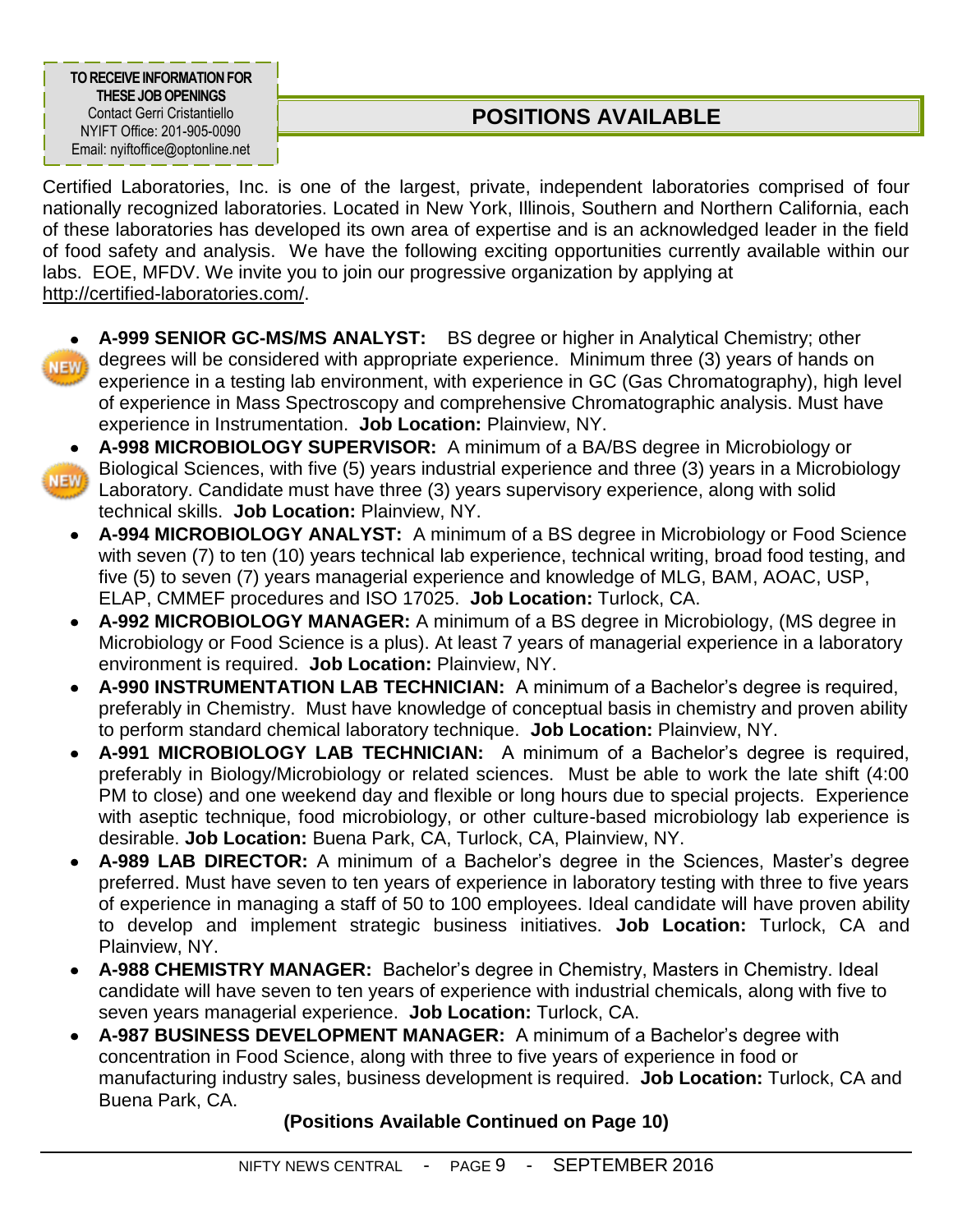**TO RECEIVE INFORMATION FOR THESE JOBOPENINGS** Contact Gerri Cristantiello NYIFT Office: 201-905-0090 Email: nyiftoffice@optonline.net

## **POSITIONS AVAILABLE**

**A-997 FLAVOR REGULATORY COORDINATOR**: Food science, chemistry or related field required. Some experience preferred but will consider an entry level individual who is highly motivated with a positive attitude and eager to learn. College Degree is a plus but not a must; Duties will include preparing regulatory documents such as spec sheets, nutritional information, SDS, GMO statements, etc. Training will be provided. This is a full time position with comprehensive benefits including medical, dental, vision and 401K. **Job Location:** Northern NJ.

**A-996 SENIOR FOOD TECHNOLOGIST, CONFECTIONS:** Manage briefs and champion required actions to meet project objectives, uses creative flavor blends, concepts and applications in new combinations and apply to confections and pharmaceutical applications, actively participate on technical selling teams to develop strategic relationships, and customer intimacy, contribute technical expertise to account, category and strategic planning; Bachelor's Degree in Food Technology/Science, 7-10 years of experience in Flavor applications with emphasis on confections, gum and/or pharmaceutical products. **Job Location:** Plainsboro, NJ.

**A-982 ENTRY LEVEL B2B ACCOUNT MANAGER - INGREDIENTS:** iTi Tropicals, the leading supplier of tropical and exotic fruit juice concentrates and purees in North America, seeks a bright, energetic and detail oriented person with 2-3 years of experience in the food industry. Job responsibilities include: developing and maintaining professional business relationships with current and prospective customers; responding to sales inquiries in a timely manner; understanding sales call objectives and presenting clear proposals based on the request and needs of the customer. The right candidate must be self-motivated and have strong communication skills, verbal and written fluency in both English and Spanish preferred. Occasional travel to customer sites is required. iTi Tropicals offers a friendly, progressive work environment and a comprehensive benefits package including medical, dental and vision insurance as well as a bonus plan and 401(k). **Job Location:** Lawrenceville, NJ

**A-980 PART-TIME FOOD SAFETY TRAINER & AUDITOR:** Rutgers Food Innovation Center south (RFICs) has a part time position available. Candidate must deliver Food Safety classes at Rutgers or client locations (NJ/NY/PA region); conduct Food Safety Assessments at food facilities / write recommendations for corrective actions; assist clients to create / update HACCP or Food Safety plans and preventive controls; advise clients regarding recent regulatory issues or outbreaks. Additionally, candidate would serve as advocate for the RFICs at networking and promotional events. He/She is entitled to attend events of the NJ Food Processors Association and events / training classes at the RFICs. Time: Maximum 19 hours weekly, averaged over quarter. Interested candidates please email your resume to Donna Schaffner at [dfschaffner@njaes.rutgers.edu](mailto:dfschaffner@njaes.rutgers.edu)

**A-979 FOOD TECHNOLOGIST- PILOT PLANT:** Ingredion Incorporated is looking for a Food Pilot Plant Technologist to collaborate with our sales team & customers on multiple projects and conduct bench and in-house pilot plant and product scale trials in our food pilot plant. The Technologist will assist in running food process scale-up equipment for Technical Service and New Product Innovation projects. The Technologist will set up equipment schedules, operate the equipment such as the MicroThermics unit and maintain food pilot plant supplies. BS degree in Food Science or Engineering preferred, with food concept development formulation experience using pilot plant equipment. Experience in operating Food Manufacturing/Food Processing/Food Ingredient equipment and mechanical process knowledge experience preferred. Please visit full job description and apply at [www.ingredion.com](file:///C:/Documents%20and%20Settings/Gerri%20Cristantiello/My%20Documents/Shared-Accounts/NYIFT/Newsletters/Newsletters%202014-2015/www.ingredion.com) or by emailing [joan.garcia@ingredion.com](mailto:joan.garcia@ingredion.com)

**<<Corporate Sponsor Application>> Page 11**